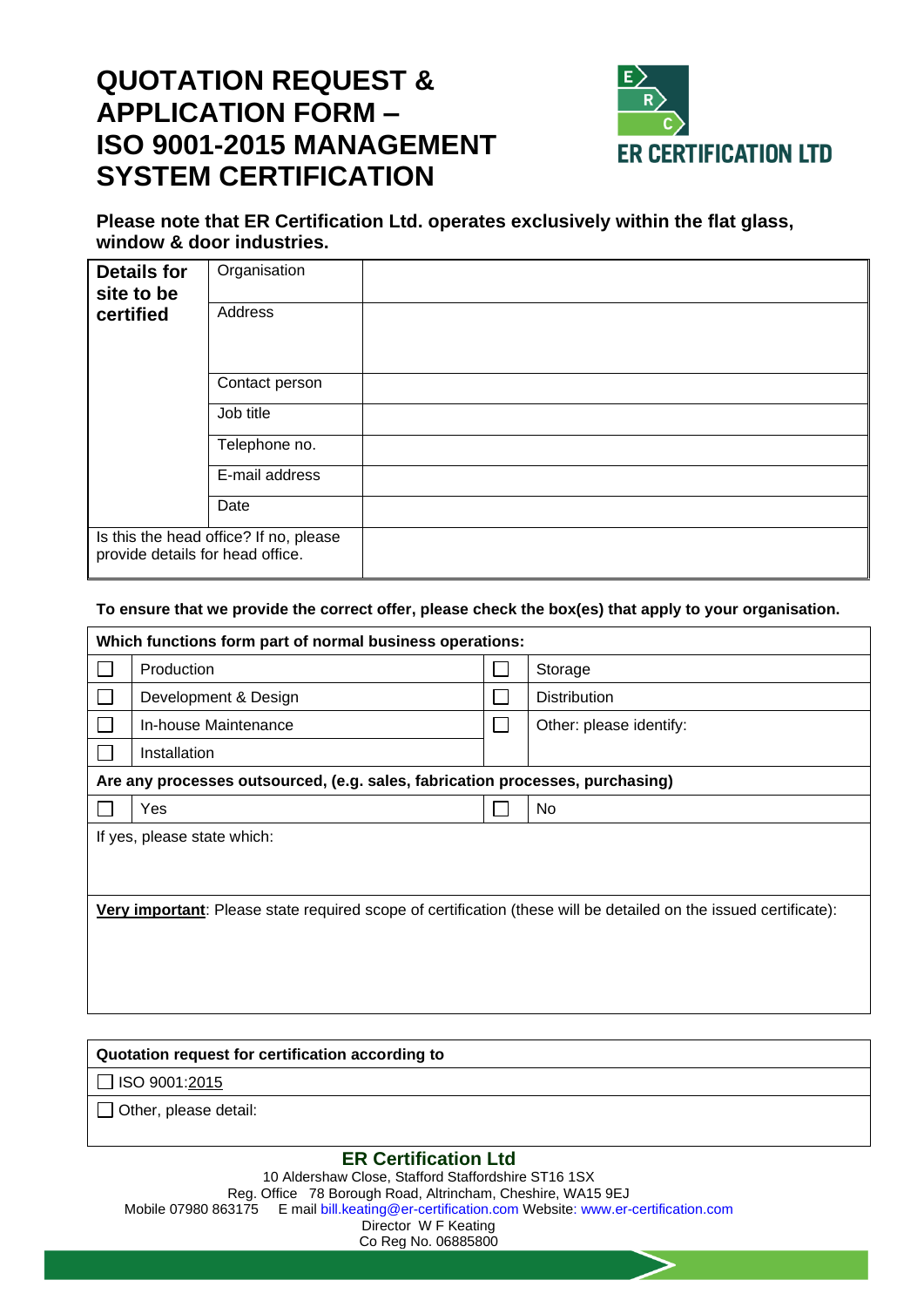| <b>Quality Management System (QMS)</b>                                                                                                                  |     |     |
|---------------------------------------------------------------------------------------------------------------------------------------------------------|-----|-----|
| Does a single QMS detail your activities?                                                                                                               | Yes | No. |
| If No, please provide additional details:                                                                                                               |     |     |
| Has its development and/or implementation been provided with assistance by a consultancy? If yes, please<br>provide details of the consultant involved. |     |     |

| Present, valid certification (if applicable)                                                                                           |  |
|----------------------------------------------------------------------------------------------------------------------------------------|--|
| According to which certification standard:                                                                                             |  |
| First issue of the certificate:                                                                                                        |  |
| <b>Issuing Certification Body:</b>                                                                                                     |  |
| End date (validity) of the certificate:                                                                                                |  |
| Are there any outstanding non-conformities? If yes, please detail. Where possible, please provide a copy /<br>proof of the last audit. |  |

| Work force on this site:                           |     |     |  |
|----------------------------------------------------|-----|-----|--|
| Total number of full-time employees                |     |     |  |
| Total number of part-time employees (max. 1/2 day) |     |     |  |
| Total number of Agency persons                     |     |     |  |
| Is shift working in place?                         | Yes | No. |  |
| If so, please indicate number of shifts per day.   |     |     |  |

| Additional Branch locations relevant to certification:    |                  |                                            |           |        |
|-----------------------------------------------------------|------------------|--------------------------------------------|-----------|--------|
| Is there a single Quality Manual for the<br>organisation? |                  | Yes<br>No                                  |           |        |
|                                                           | Branch location: | Number of employees/persons at this branch |           |        |
|                                                           |                  | Full-time                                  | Part-time | Agency |
| 1.                                                        |                  |                                            |           |        |
| 2.                                                        |                  |                                            |           |        |
| 3.                                                        |                  |                                            |           |        |
| 4.                                                        |                  |                                            |           |        |

## **ER Certification Ltd**

10 Aldershaw Close, Stafford Staffordshire ST16 1SX Reg. Office 78 Borough Road, Altrincham, Cheshire, WA15 9EJ Mobile 07980 863175 E mail bill.keating@er-certification.com Website: www.er-certification.com Director W F Keating Co Reg No. 06885800